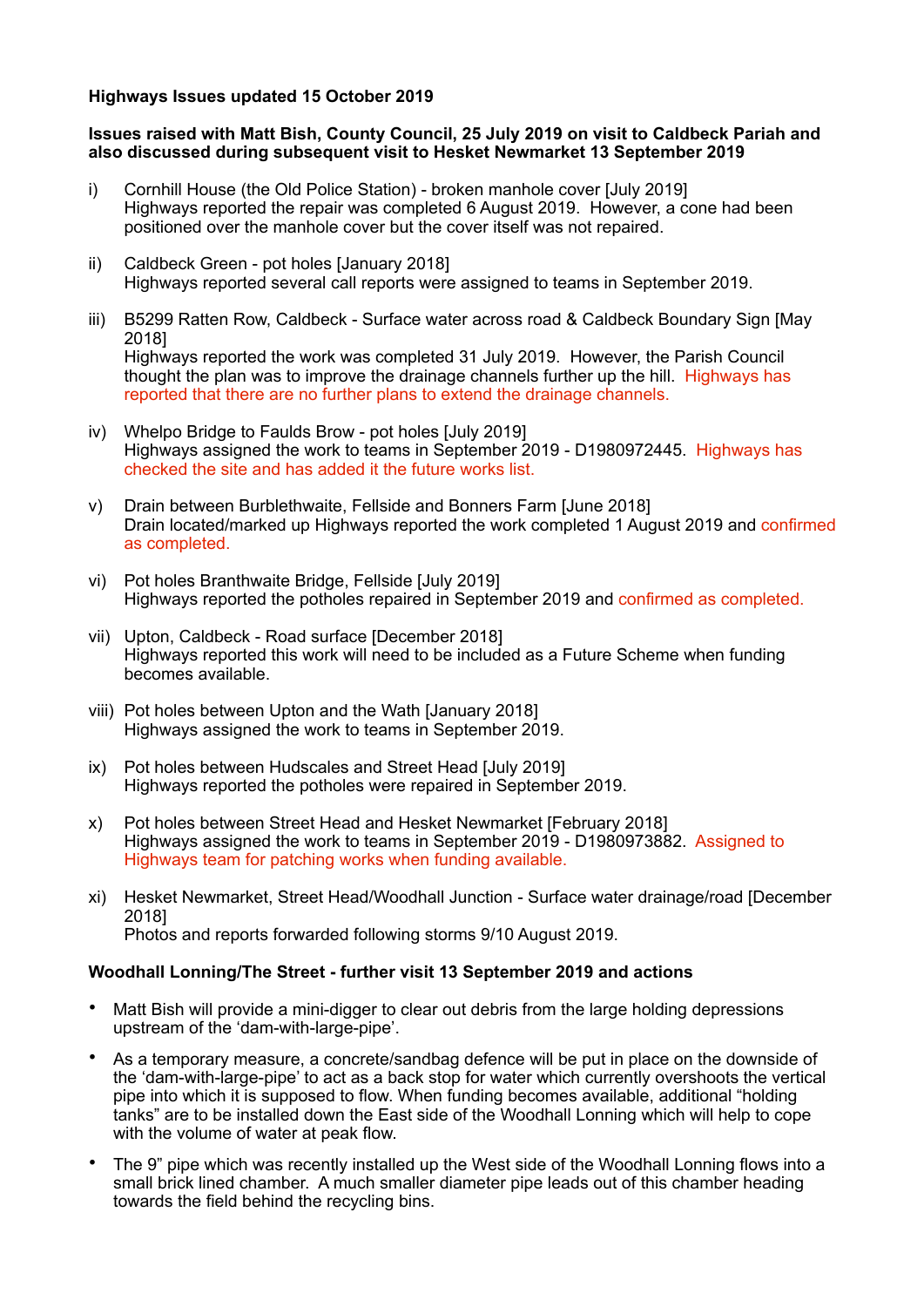- Highways cleaned the new soakaway and trimmed back the large pipe. Highways carried out a camera survey of the drains on 18 September. There was a small amount of debris in one of the pipes and on 10 October the full system and gullies were cleaned and jetted, clearing any blockages.
- Highways now knows how the current system works and what needs to be done to rectify the issue. The plan is to replace the current 6 inch pipe to a 9 inch pipe from the gully where the soakaway is piped to and replace the current gully tops with larger tops. However, this will require additional funding.
- The water which flows off the fell below Hudscales passes through the Todhunters' land before coming onto Woodhall Lonning and The Street. Currently, the Todhunters are undertaking some drainage work in their fields above the Woodhall Lonning. They have also agreed to clear out an overgrown ditch which will improve water flow into the large holding tank set into the bank above the Woodhall/The Street junction.
- A series of grids from the village up The Street to the 30mph signs are to be cleared of debris. The encroaching vegetation will also be cut back to assist water flow.
- Currently the water bypasses the existing grid at the corner of Beech Cottages, so a second grid is to be installed which will catch the flow of water.
- xii) Pot holes between Woodall and Pasture Lane, Hesket Newmarket [July 2019] Highways assigned the work to teams in September 2019 - D1980972446. Assigned to Highways team for patching works when funding available.
- xiii) holes Pasture Lane to Calebreck [July 2019] Highways assigned the work to teams in September 2019 - D1980972822. Assigned to Highways team for patching works when funding available.
- xiv) Calebreck to Hesket Newmarket road disintegrating between cattle grid and the ford [July 2019] Highways assigned the work to teams in September 2019 - D1980972443. Highways reported works completed 11 September.
- xv) Pot holes Pasture Lane to Howbeck [July 2019] Highways assigned the work to teams in September 2019
- xvi) Howbeck to Hesket Newmarket dips in road where services have been laid [July 2019] No plans for work at the moment - Highways is chasing utility companies.
- xvii) Uneven road between Howbeck and Hesket Newmarket (previously marked for repair) [December 2018] No plans for work at the moment - the repair work was all marked up when work was undertaken in Hesket Newmarket but was not actioned given limited funding.
- xviii)Grass encroaching on the lane in front of play area at Hesket Newmarket affecting drains [July 2019]

Highways assigned the work to the gully team in September 2019 - D1980972435. Highways reported works completed 5 September.

### **The Village - further visit 13 September and actions**

- Highways will use a mini-digger to enlarge the entrance to the drain above Dickens House and undertake some paring back of the upper section of the green to allow water to flow into the grids within the green.
- Below the market cross, Highways will use the mini-digger to cut back the section of the green from opposite Smithy House/Smithy Cottage to the play area to improve drainage/encourage water to get away. It is anticipated that the green will be sculpted back to the old foundation stones of the houses that used to be in the middle of the village. Highways will remove the spoil. The work started 24 September.